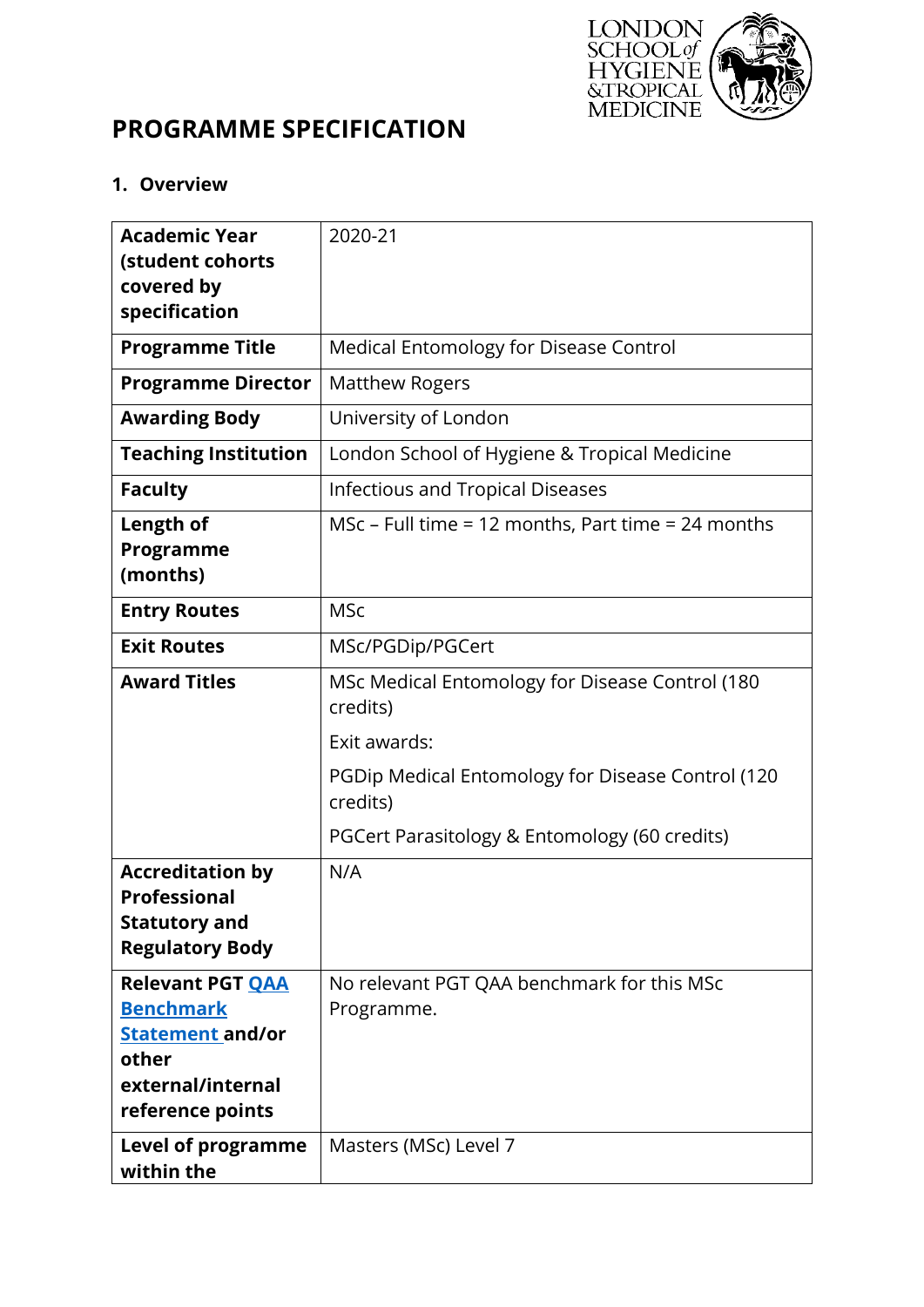| <b>Framework for</b><br><b>Higher Education</b><br>Qualifications<br>(FHEQ) |                                                                                                                                                                                                                                                                                                                                                                                                                                                                                                                     |                                                                                                                                                                                                                                                                                                                                                 |       |    |  |
|-----------------------------------------------------------------------------|---------------------------------------------------------------------------------------------------------------------------------------------------------------------------------------------------------------------------------------------------------------------------------------------------------------------------------------------------------------------------------------------------------------------------------------------------------------------------------------------------------------------|-------------------------------------------------------------------------------------------------------------------------------------------------------------------------------------------------------------------------------------------------------------------------------------------------------------------------------------------------|-------|----|--|
| <b>Total Credits</b>                                                        | CATS:                                                                                                                                                                                                                                                                                                                                                                                                                                                                                                               | 180                                                                                                                                                                                                                                                                                                                                             | ECTS: | 90 |  |
| <b>HECoS Code(s)</b>                                                        |                                                                                                                                                                                                                                                                                                                                                                                                                                                                                                                     | 100345:100265:101317 (2:2:1)                                                                                                                                                                                                                                                                                                                    |       |    |  |
| <b>Mode of Delivery</b>                                                     | For 2020-21, the delivery of LSHTM teaching has been<br>adjusted in response to the COVID-19 pandemic.                                                                                                                                                                                                                                                                                                                                                                                                              |                                                                                                                                                                                                                                                                                                                                                 |       |    |  |
|                                                                             |                                                                                                                                                                                                                                                                                                                                                                                                                                                                                                                     | For MSc Medical Entomology for Disease Control:                                                                                                                                                                                                                                                                                                 |       |    |  |
|                                                                             | Term 1 core module teaching will be taught via a<br>blended learning approach. Lectures will be delivered<br>using a combination of asynchronous (recorded) and<br>synchronous (live and interactive) activities. The<br>practical element of the module will be delivered on<br>campus in a 5 week block (from 2 November 2020).<br>Terms 2 and 3 modules will be taught via a blended<br>learning approach. Teaching will be a delivered<br>through a combination of on-campus practicals and<br>online lectures. |                                                                                                                                                                                                                                                                                                                                                 |       |    |  |
|                                                                             | These adjustments will ensure that any UK social<br>distancing rules are adhered to, and will allow<br>students to study the programme safely at a distance<br>but remain together as a community.                                                                                                                                                                                                                                                                                                                  |                                                                                                                                                                                                                                                                                                                                                 |       |    |  |
|                                                                             | year.                                                                                                                                                                                                                                                                                                                                                                                                                                                                                                               | As MSc Medical Entomology for Disease Control uses a<br>primarily practical teaching method, if the UK is forced<br>to go into another period of lockdown this programme<br>will have to be suspended until it is safe and<br>reasonable to continue. In this scenario, students will<br>be able to defer their studies until the next academic |       |    |  |
| <b>Mode and Period of</b><br><b>Study</b>                                   | Full time (12 months) or part time/split time (max 24<br>months)                                                                                                                                                                                                                                                                                                                                                                                                                                                    |                                                                                                                                                                                                                                                                                                                                                 |       |    |  |
| <b>Cohort Entry Points</b>                                                  | Annually in September                                                                                                                                                                                                                                                                                                                                                                                                                                                                                               |                                                                                                                                                                                                                                                                                                                                                 |       |    |  |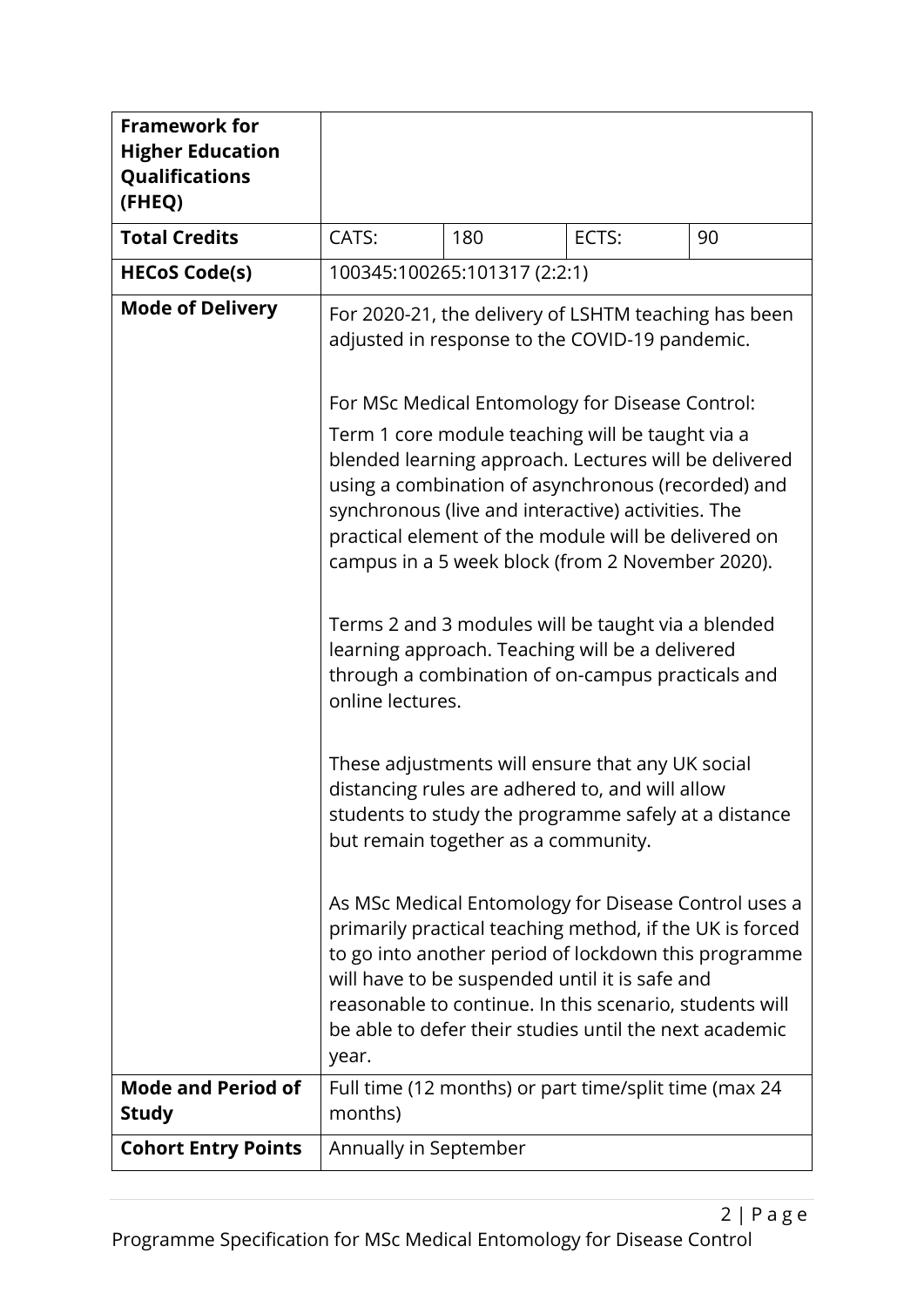| <b>Language of Study</b>                                                               | English                                                                                                                                                                                                                                                                                                                                                                                                                                                                                                                                       |
|----------------------------------------------------------------------------------------|-----------------------------------------------------------------------------------------------------------------------------------------------------------------------------------------------------------------------------------------------------------------------------------------------------------------------------------------------------------------------------------------------------------------------------------------------------------------------------------------------------------------------------------------------|
| <b>Re-sit Policy</b>                                                                   | https://www.lshtm.ac.uk/sites/default/files/academic-<br>manual-chapter-08a.pdf                                                                                                                                                                                                                                                                                                                                                                                                                                                               |
| <b>Extenuating</b><br><b>Circumstances</b><br><b>Policy</b>                            | https://www.lshtm.ac.uk/sites/default/files/academic-<br>manual-chapter-07.pdf                                                                                                                                                                                                                                                                                                                                                                                                                                                                |
| Programme<br><b>Description</b>                                                        | This programme combines theoretical and practical<br>training in biology and control of disease vectors and<br>the human pathogens they transmit. Students will<br>gain specialised skills in the molecular biology of<br>infectious diseases, and will cover all aspects of major<br>vector-borne diseases. The programme also offers a<br>thorough grounding in the systematics of medically<br>important arthropods, processes regulating vector<br>populations, and the biology of vector-parasite and<br>vector-vertebrate interactions. |
| <b>Date of Introduction</b><br>of Programme<br>(month/year)                            | The last periodic review of the programme occurred in<br>2014-15.                                                                                                                                                                                                                                                                                                                                                                                                                                                                             |
| Date of production /<br>revision of this<br>programme<br>specification<br>(month/year) | Extraordinary revisions made in August 2020 in<br>response to Covid-19 mitigation planning                                                                                                                                                                                                                                                                                                                                                                                                                                                    |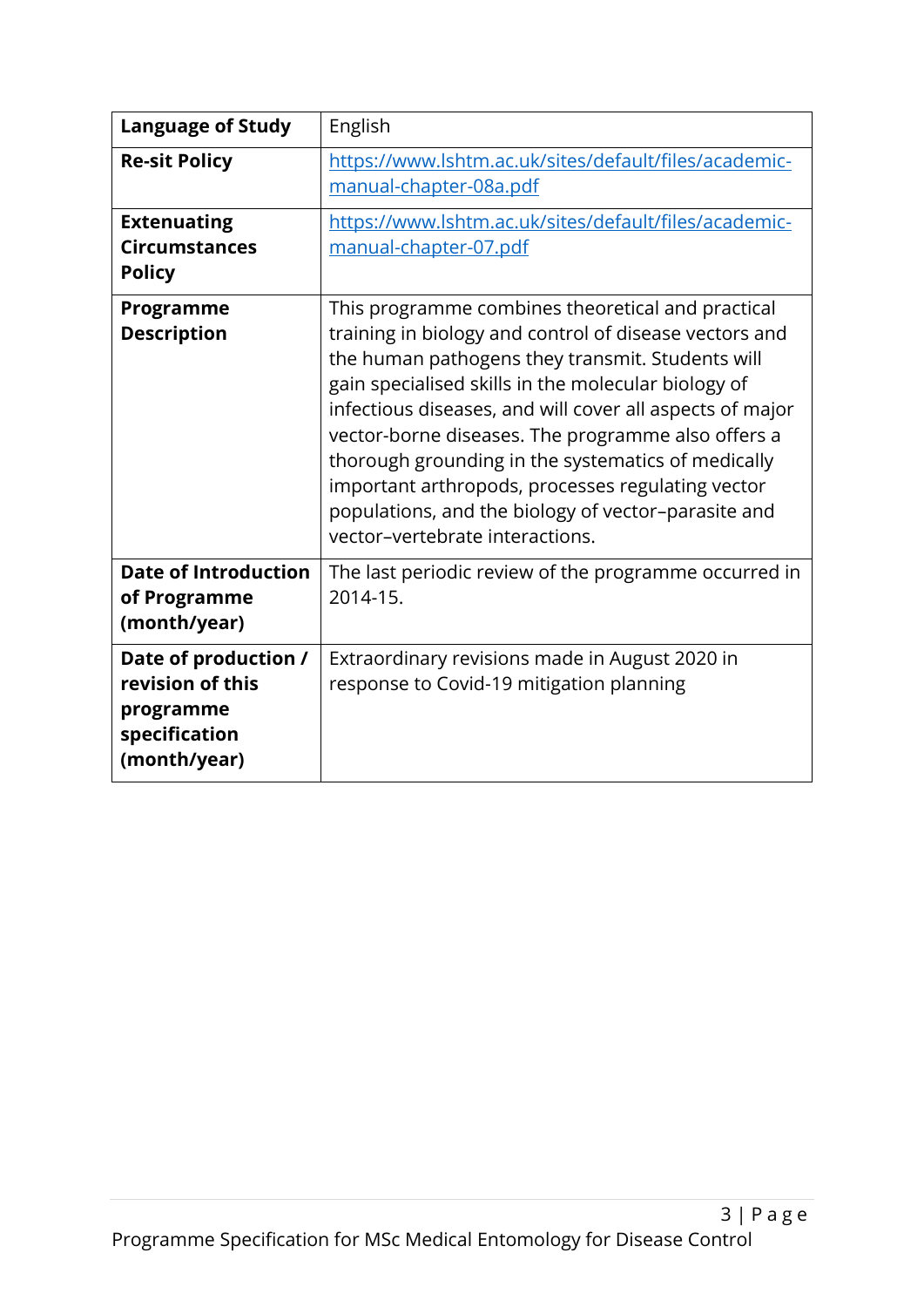# **2. Programme Aims & Learning Outcomes**

# **Educational aims of the programme**

The aim of the programme – consistent with the LSHTM's mission to improve health worldwide – is to provide training in the theoretical and practical aspects of the biology and control of disease vectors as well as the human pathogens that they transmit, and equip students with specialised skills to facilitate careers in operational control and research.

# **Programme Learning Outcomes**

By the end of the programme, students will be expected to achieve the following learning outcomes – drawing on material taught across different elements and assessed in a variety of ways.

- (i) demonstrate advanced knowledge and understanding of the biology of vectors and intermediate hosts of human pathogens together with methods for their control;
- (ii) describe the biology, life cycles, pathogenesis and diagnosis of parasitic infections in humans and relate these to human health and disease control strategies;
- (iii)demonstrate a range of specialised technical and analytical skills relevant to vectors and vector borne diseases, e.g. sampling, identification dissection, diagnostics, experimental design, data analysis, control technologies and strategies;
- (iv) design and carry out a small research project on the biology or control of disease vectors, analyse and interpret the results and prepare a written report including a critical literature review;
- (v) design, carry out and evaluate vector control interventions using the specialised knowledge and skills mentioned above; and
- (vi) show competence, both written and verbal, in communicating scientific information and findings.

# **Teaching and Learning Strategy**

The programme is taught online or on-campus using a variety of synchronous (live and interactive) and asynchronous (recordings, independent study, individual exercises, etc) teaching methods including: lectures, small group seminars, practicals and group work with peers. All elements of the programme have specific learning objectives, with content designed to help students achieve these outcomes. Students are expected to learn through both directed and self-directed study.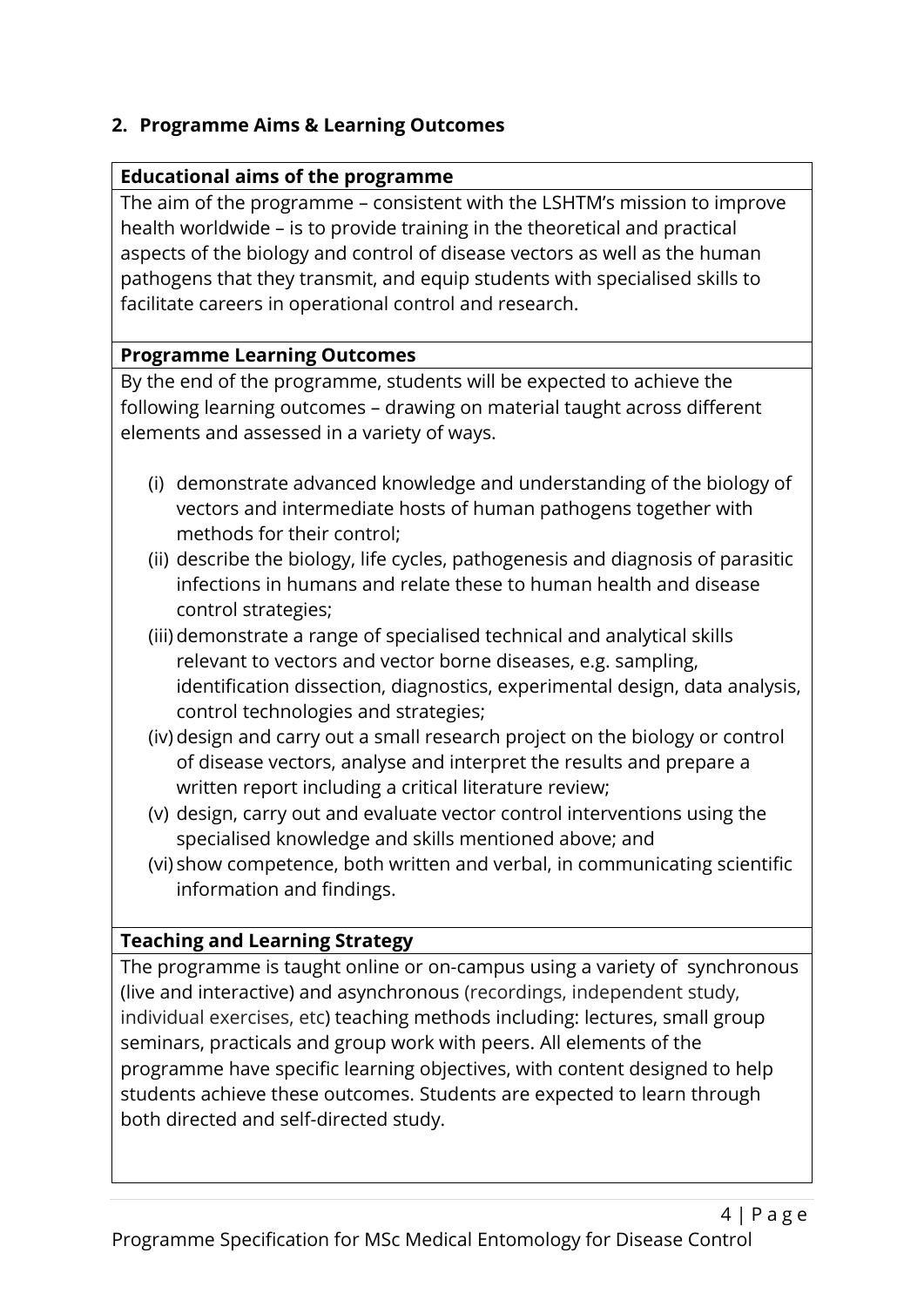## **Assessment Strategy**

The programme is assessed through individual module assessments (which may include essays, other written coursework, short written exams, practical exams, groupwork, presentations or other methods - delivered either face-toface or online), two practical and two MCQ examinations in Term 1, written assessments during the week before the start of Term 2 and a project report. Such tasks are designed to assess, via the most appropriate method, whether learning objectives have been met.

## **3. Programme Structure and features, modules, credit assignment and award requirements:**

| <b>Full-time Masters</b>   | Term 1 | Term 2 | Term 3 | Total   |
|----------------------------|--------|--------|--------|---------|
|                            |        |        |        | Credits |
| Compulsory Modules         |        |        |        | 135     |
| <b>Recommended Modules</b> |        |        |        |         |
| Project                    |        |        |        |         |

Module information is correct at the time of publication, but minor amendments may be made subject to approval as detailed in [Chapter 3 of the](https://www.lshtm.ac.uk/sites/default/files/academic-manual-chapter-07.pdf) LSHTM [Academic Manual.](https://www.lshtm.ac.uk/sites/default/files/academic-manual-chapter-07.pdf) Optional (i.e. recommended non-compulsory) modules listed are indicative and may change from year to year.

<https://www.lshtm.ac.uk/study/courses/changes-courses>

| <b>Term</b>    | <b>Slot</b>    | <b>Module</b><br>Code | <b>Module Title</b>                                   | <b>Module Type</b><br>(compulsory or<br>recommended) | <b>Credits</b><br>(CATS) | <b>Contact</b><br>hours* |
|----------------|----------------|-----------------------|-------------------------------------------------------|------------------------------------------------------|--------------------------|--------------------------|
| 1              | AB1            | 3196                  | Analysis &<br>Design of<br>Research<br><b>Studies</b> | Compulsory                                           | 10                       | 30                       |
| 1              | AB1            | 3122                  | Parasitology<br>&<br>Entomology                       | Compulsory                                           | 50                       | 122                      |
| 1              | AB1            | 3333                  | Molecular<br><b>Biology</b>                           | Recommended<br>(Supplementary)                       | $\overline{0}$           | 20                       |
| $\overline{2}$ | C <sub>1</sub> | 3195                  | Malaria:<br>From Science<br>to Policy and<br>Practice | Compulsory                                           | 15                       | 46                       |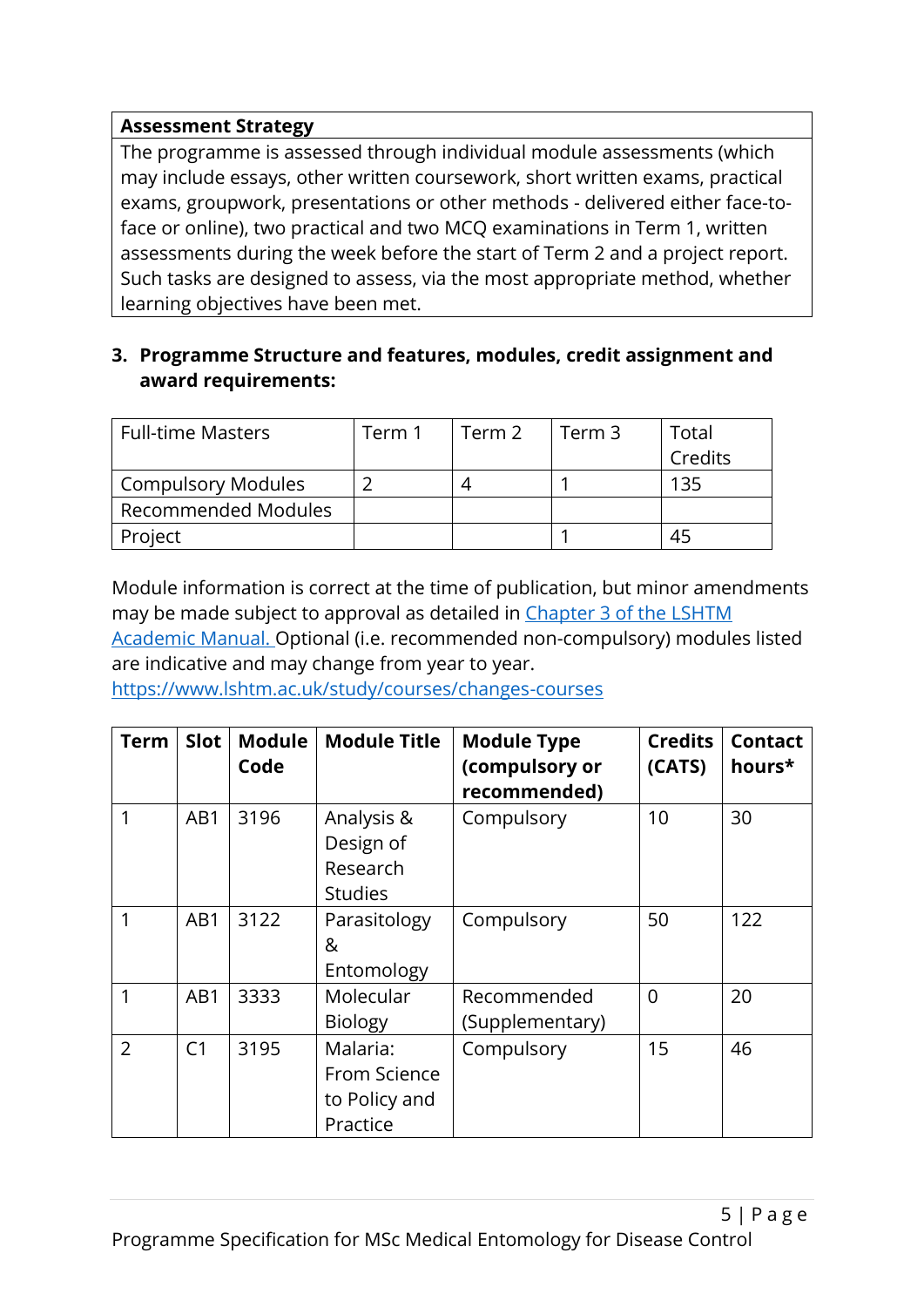| $\overline{2}$ | C <sub>2</sub> | 3143 | Advanced<br>Diagnostic<br>Parasitology                      | Compulsory | 15 | 48 |
|----------------|----------------|------|-------------------------------------------------------------|------------|----|----|
| $\overline{2}$ | D <sub>1</sub> | 3141 | Vector<br>Sampling,<br>Identification<br>&<br>Incrimination | Compulsory | 15 | 66 |
| $\overline{2}$ | D <sub>2</sub> | 3166 | Vector<br>Biology &<br>Vector-<br>Parasite<br>Interactions  | Compulsory | 15 | 40 |
| 3              | E              | 3176 | Integrated<br>Vector<br>Management                          | Compulsory | 15 | 56 |

**\*** Student contact time refers to the tutor-mediated time allocated to teaching, provision of guidance and feedback to students. This time includes activities that take place in face-to-face contexts such as on-campus lectures, seminars, demonstrations, tutorials, supervised laboratory workshops, practical classes, project supervision and external fieldwork or visits, as well as where tutors are available for one-to-one discussions and interaction by email. Student contact time also includes tutor-mediated activities that take place in online environments, which may be synchronous (using real-time digital tools such as Zoom or Blackboard Collaborate Ultra) or asynchronous (using digital tools such as tutormoderated discussion forums or blogs often delivered through the School's virtual learning environment, Moodle). These contact hours reflect provision during the 2019/2020 session. We anticipate that in 2020/2021 there will be fewer hours with tutor presence at specified times and a greater emphasis on directed study such as recorded lectures, recommended readings and guided exercises. Please refer to the individual 2020/2021 module specifications for more detail. This definition is based on the one provided by the Quality [Assurance](https://www.qaa.ac.uk/docs/qaa/quality-code/contact-hours-guidance.pdf) Agency for Higher Education (QAA) Explaining contact hours (2011) guidance [document,](https://www.qaa.ac.uk/docs/qaa/quality-code/contact-hours-guidance.pdf) page 4 available [here.](https://www.qaa.ac.uk/docs/qaa/quality-code/contact-hours-guidance.pdf) Student contact time, together with time allocated for independent study and assessment, determines the total student study hours for a module or programme. Although there are separate hours allocated for each of these activities, they should always be clearly linked together to support effective learning.

The London School of Hygiene and Tropical Medicine (LSHTM) defines high quality contact time as structured, focused, purposeful and interactive.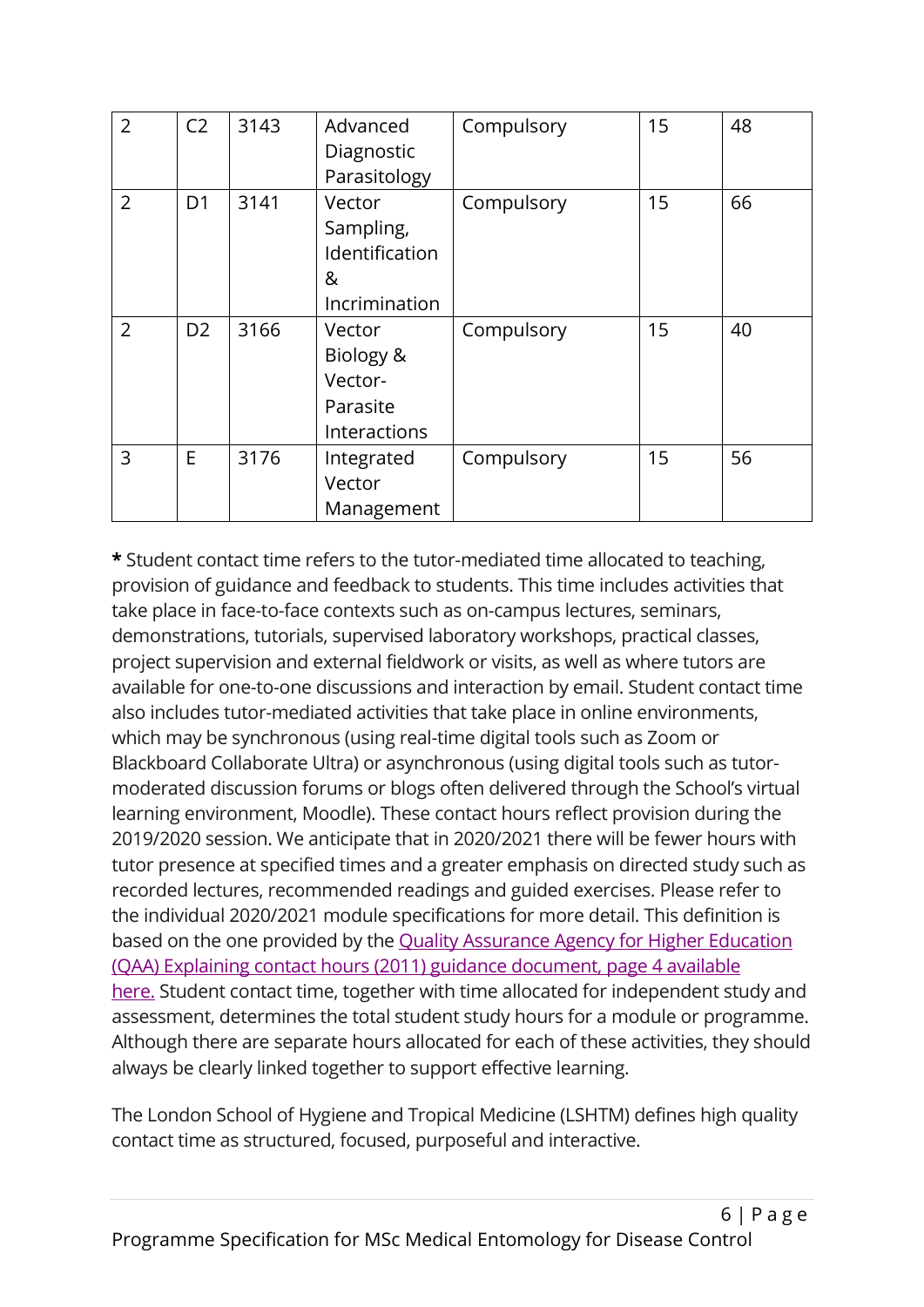# **4: Entry Requirements**

#### **Criteria for admission**

Applicants must normally satisfy the LSHTM's general entrance requirements and additional programme-specific entrance requirements to be considered for admission. Applications must be submitted in accordance with the procedures and deadlines given in the web-based or printed prospectus.

In order to be admitted to a postgraduate taught degree programme of the London School of Hygiene & Tropical Medicine, an applicant must:

a) hold a first degree at Second Class Honours standard in a relevant discipline, a degree in medicine at the same standard, or another degree of equivalent awarded by an overseas institution recognised by UK Naric or Barrons.

#### **OR**

b) hold a professional qualification appropriate to the programme of study to be followed obtained by written examinations and judged by the LSHTM to be equivalent to a Second Class Honours degree or above.

## **OR**

c) have relevant professional experience or training which is judged by the LSHTM to be equivalent to a Second Class Honours degree or above.

#### **AND**

satisfy any additional requirements where prescribed for admission to a specific programme.

An additional preferred requirement for the MSc Medical Entomology for Disease Control is an interest in medical entomology, public health and disease control.

For further information, please see

[https://www.lshtm.ac.uk/study/how-apply/applying-masters-degree](https://www.lshtm.ac.uk/study/how-apply/applying-masters-degree-london/you-apply-msc)[london/you-apply-msc](https://www.lshtm.ac.uk/study/how-apply/applying-masters-degree-london/you-apply-msc)

#### **English language entry requirements**

#### **Band B**

It is essential that all students have a good command of the English language to benefit from their studies at the LSHTM.